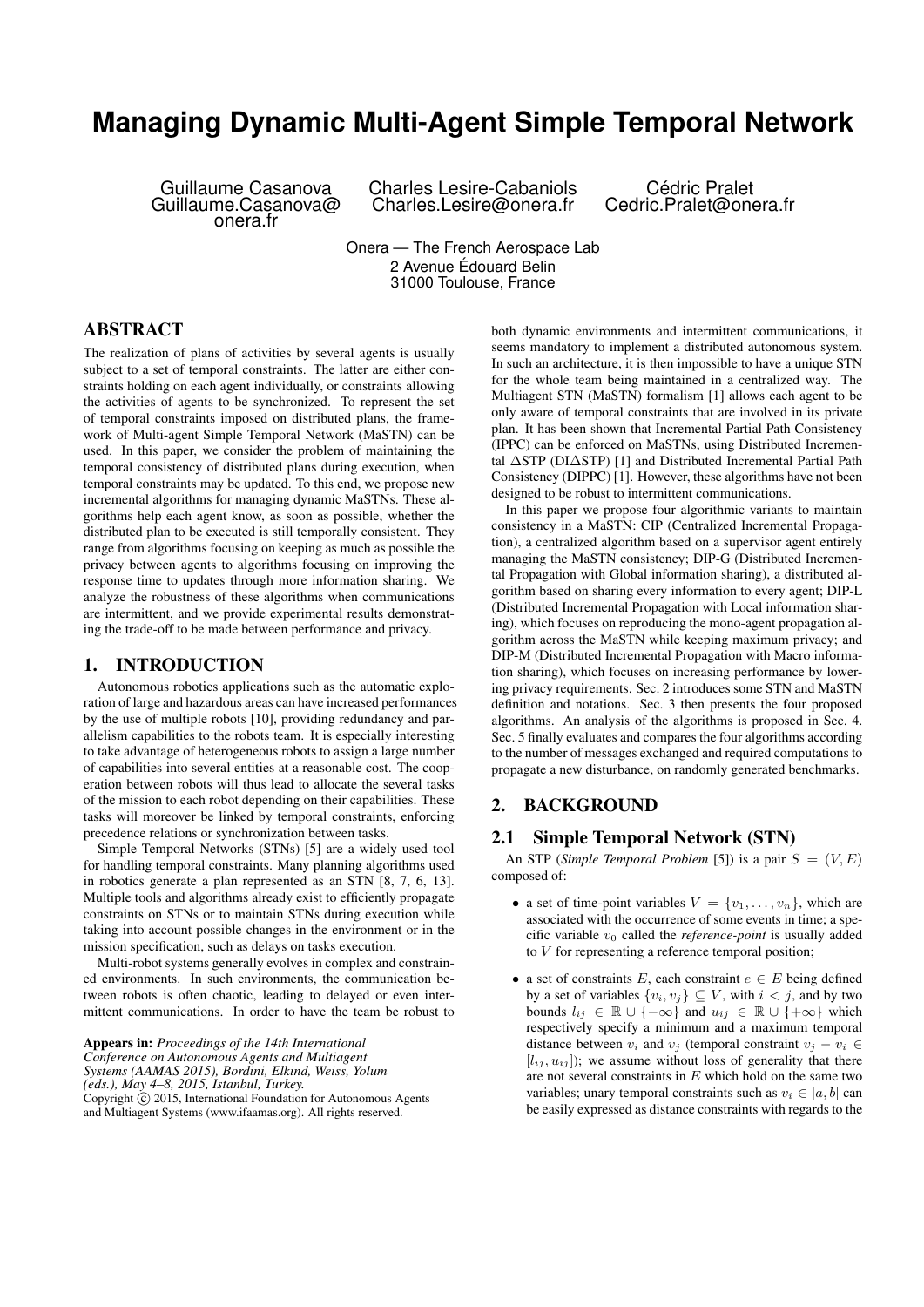reference-point (constraints  $v - v_0 \in [a, b]$ ); moreover, each temporal constraint  $v_j - v_i \in [l_{ij}, u_{ij}]$  can be rewritten as two inequality constraints  $v_j - v_i \ge l_{ij}$  and  $v_i - v_j \ge -u_{ij}$ called *simple temporal constraints*.

From this definition, a *solution* to an STP (V, E) is defined as an assignment of all variables in  $V$  such that all temporal constraints in E are satisfied. An STP is said to be *consistent* if it admits a solution, *inconsistent* otherwise. Last, an STP has a natural graphical representation called an STN (*Simple Temporal Network*), which contains one vertex per variable in V and one edge  $v_i \rightarrow v_j$  labeled by  $[l_{ij}, u_{ij}]$  per temporal constraint  $v_j - v_i \in [l_{ij}, u_{ij}]$  in E.

STNs are appealing in practice to deal with temporal aspects because several problems that can be formulated on STNs are solvable in polytime, such as: (1) determining whether an STN is consistent; (2) determining for each time-point variable  $v$  its earliest and latest occurrence times  $l_v$  and  $u_v$  in a solution; (3) determining the minimum and maximum temporal distances between any two variables in a solution. Several algorithms exist for solving such problems, inspired either by shortest path algorithms on graphs or by algorithms developed in the constraint programming community [5, 3, 15, 12].

Algorithms for reasoning about STNs were also extended to a dynamic context [2, 11], where temporal constraints may be updated with two kinds of possible modifications:

- *constraint tightening*, when a simple temporal constraint w−  $v \ge d$  is updated to  $w - v \ge d'$  with  $d' > d$ ; in this case, incremental reasoning is usually performed by maintaining a queue of temporal constraints to be revised in order to recompute the consistency of the STN or the earliest/latest dates associated with events; the addition of a constraint to the STN can be seen as the tightening of a virtual edge labeled by  $[-\infty, +\infty]$ ;
- *constraint relaxation*, when a simple temporal constraint w−  $v \ge d$  is updated to  $w - v \ge d'$  with  $d' < d$ ; in the relaxation case, incremental reasoning is performed by reusing information recorded during previous computations, such as *propagation chains* which record explanations for the current time bounds of time-point variables: if a simple temporal constraint is relaxed and if it explained the lower/upper bound of a variable  $v$ , then this bound is reinitialized, as well as all lower/upper bounds of variables which belong to the tree of propagation chains rooted in  $v$  [2]; the deletion of a constraint can be seen as the relaxation of an edge to  $[-\infty, +\infty]$ .

For the rest of the paper, we do not detail these tightening and relaxation algorithms. We only assume that we have two functions called IncrRelax( $Rlx$ ) and IncrPropag( $Rvs$ ) respectively. The former takes as an input a set  $Rlx$  of edge relaxations represented by triples  $(v, w, b)$  (relaxation of bound  $b \in \{LB, UB\}$  of edge  $v \rightarrow w$ ); it reinitializes time-bounds of vertices based on propagation chains, and it returns temporal constraints to be revised after the relaxation operation. The latter takes as an input a set  $Rvs$  of temporal constraints to be revised, each of which is described by a tuple  $(v, w, b)$  (revision of edge  $v \rightarrow w$  for bound type b required); it returns a set of pairs  $(v, b)$  describing variable bounds updated by the propagation of temporal constraints. We assume that calls to IncrPropag and IncrRelax update all features associated with the STN such as its consistency, the lower and upper bounds associated with variables, and propagation chains.

# 2.2 Multi-agent STN (MaSTN)

STN were extended to a multi-agent context, where time-point variables are not controlled by a single agent but instead are partitioned among a set of agents A. This extension is called MaSTN for *Multiagent Simple Temporal Network* [1]. Formally, an MaSTN is defined by:

- a set of N *local STNs*, one per agent  $A \in \mathcal{A}$ ; the *local* STN associated with agent A, denoted by  $S_L^A$ , is defined by  $V_L^A$ the set of *local* vertices owned by  $a$ , and  $E_L^A$  the set of *local* edges connecting two local vertices  $v, w \in V_L^A$ ;
- a set of edges  $E_X$  which connect the local STNs; each edge in  $E<sub>X</sub>$  represents an *external* constraint and connects two local vertices of different agents.

Apart from its local edges in  $E_L^A$ , each agent A is aware of the subset of external constraints  $E_X^A$  which hold on one of its local vertices  $(E_X^A = \{\{v, w\} \in E_X | v \in V_L^A\})$ . Apart from its local vertices in  $V_L^A$ , each agent is aware of the set  $V_X^A$  composed of vertices not owned by A but involved in  $E_X^A$  ( $V_X^A = \{v \in$  $V \vert \exists w \in V_L^A, \{v, w\} \in E_X\}$ ). Therefore, the set of temporal variables known by agent A is  $V^A = V_L^A \cup V_X^A$ , and the set of edges known by A is  $E^A = E_L^A \cup E_X^A$ . Additionally, we define for each agent A the set  $V_F^A$  of *frontier* vertices of A as the subset of local vertices of A connected to at least one external vertex  $(V_F^A = \{v \in V_L^A | \exists \{v, w\} \in E_X\}).$  In the following, we denote by *owner*(v) the unique agent which owns variable  $v$ , that is the agent A that has v in the set of its local vertices  $V_L^A$ .

Fig. 1 gives an example of an MaSTN involving three agents A, B, C. Agent A (resp. B and C) owns variables  $v_1^A$  to  $v_6^A$  (resp.  $v_1^B$  to  $v_8^B$  and  $v_1^C$  to  $v_8^C$ ). In its plan, agent A must perform acquisition *acq1*, get energy from agent B, and then perform a maintenance operation. Agent  $B$  must perform acquisition *acq2*, charge agent A, and receive data from agent C. A reception instrument must be switched on (vertex  $v_5^B$ ) and off (vertex  $v_8^B$ ) before and after the reception of data from C. Agent C must perform two acquisitions (*acq3* and *acq4*) before transmitting the associated data to agent B. Some of the temporal constraints defined specify bounds on the durations of activities and on transition times between activities. Other temporal constraints are requirements, such as the constraint linking variables  $v_2^C$  and  $v_5^C$  which may correspond to a requirement to transmit acquisition *acq3* sufficiently fast, or the constraint which links reference-point  $v_0$  with vertex  $v_8^C$  to limit the duration of the plan of C. On this example, the sets of external vertices for agents are  $V_X^A = \{v_3^B, v_4^B\}$ ,  $V_X^B = \{v_3^A, v_4^A, v_5^C, v_8^C\}$ , and  $V_X^C = \{v_6^B, v_7^B\}$ . The sets of frontier vertices are  $V_F^A = \{v_3^A, v_4^A\}, V_F^B = \{v_3^B, v_4^B, v_6^B, v_7^B\}$ , and  $V_F^C = \{v_5^C, v_8^C\}$ . External constraints in  $E_X$  are depicted with dotted lines. They represent synchronization points between agents.



Figure 1: Example of a Multi-agent STN involving 3 agents

# 3. INCREMENTAL ALGORITHMS FOR DY-NAMIC MULTI-AGENT STN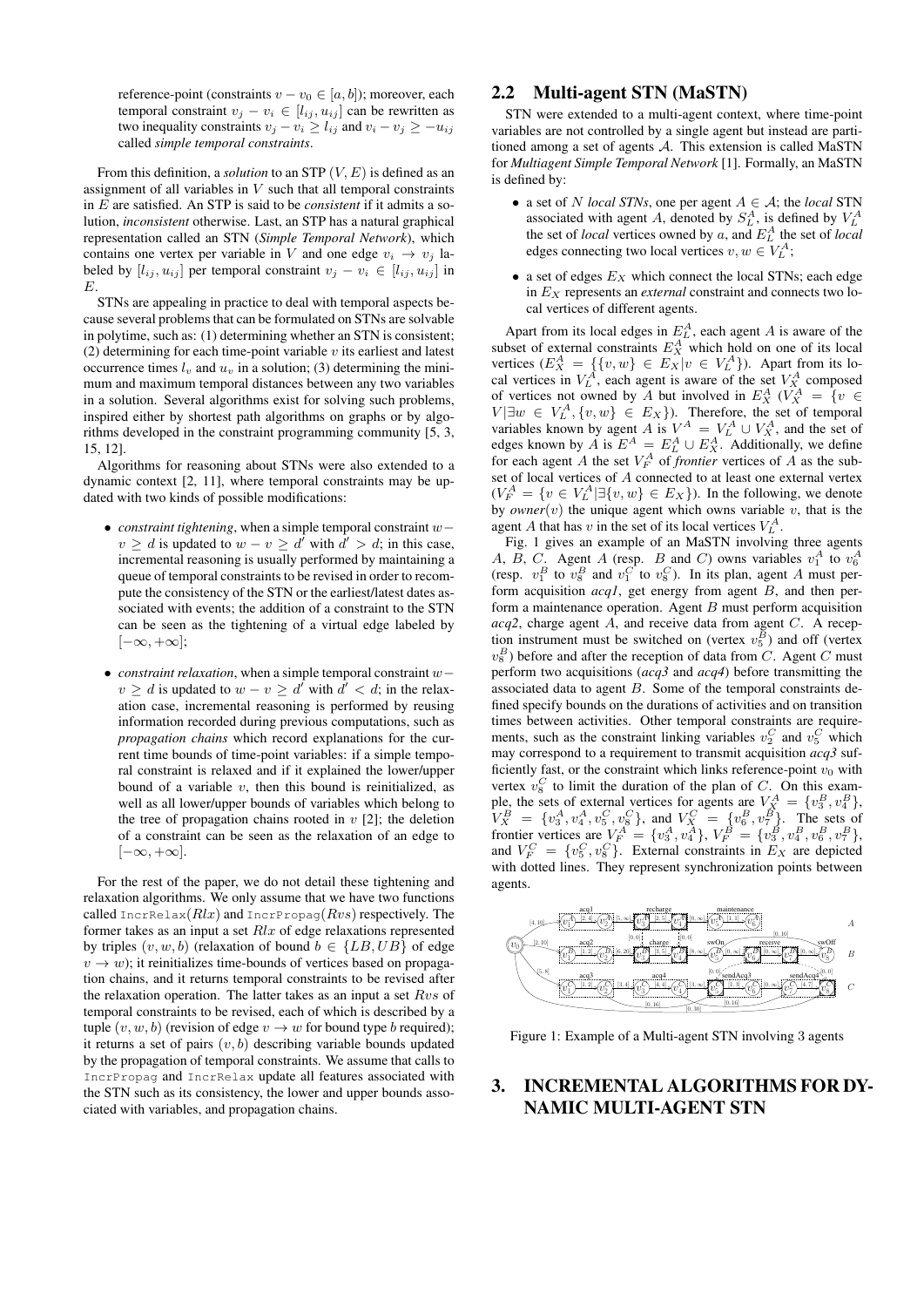We now consider dynamic MaSTN, in which temporal constraints may be updated following information received at execution time. For instance, the duration of activities may be longer or shorter than expected, time windows available for realizing tasks may change, or agents may replan and change their internal temporal constraints. In such situations, our goal is to incrementally recompute, at the level of each agent A, the current consistency of the MaSTN as well as lower and upper bounds on the variables owned by  $A$ . We study four algorithmic variants for managing dynamic MaSTNs. These variants differ in the set of temporal constraints considered by each agent and in the kind of information shared between agents.

#### 3.1 Basic assumptions

In the following, we assume that all external constraints in  $E_X$ are static: no change on the existence of these constraints and no change on their labels. The reason for this is that we consider that the modification of a temporal constraint shared by several agents must be handled by a more complex resynchronization process between agents, or by a process which assigns to a single agent the responsibility for updating the constraint.

Also, we make no assumption on the protocol used for communications (broadcast, unicast, multicast...), on how data are actually routed on the communication network formed by the agents, on how reception acknowledgments are handled, on how messages are re-emitted in case of intermittent communications, and on how queues of messages not sent yet are managed. The only assumptions made are that there may be some latency in message transmission, and that when messages are transmitted from agent A to agent  $B$ , messages sent first by  $A$  are received first by  $B$ .

#### 3.2 A first glance at the algorithmic variants

Fig. 2 gives a first glance of the kind of temporal knowledge manipulated by each agent for the four incremental algorithms proposed, given the MaSTN provided in Fig. 1. The four algorithms are called CIP, DIP-G, DIP-M and DIP-L:

- CIP (Fig. 2(a)) stands for "Centralized Incremental Propagation"; in CIP, a supervisor agent maintains all temporal constraints and is responsible for reasoning about these constraints; it receives notifications of changes from other agents and sends back updates regarding the consistency of the MaSTN and the time bounds associated with temporal variables; other agents are only aware of their own local STN;
- DIP-G (Fig. 2(b)) stands for "Distributed Incremental Propagation with Global information sharing"; in DIP-G, each agent maintains the set of all temporal constraints involved in the MaSTN, even the constraints it is not supposed to be aware of; as soon as a change occurs in a local edge of an agent, the latter sends the information to all other agents;
- DIP-L (Fig. 2(c)) stands for "Distributed Incremental Propagation with Local information sharing"; in DIP-L, each agent reasons only about the set of constraints it is supposed to be aware of, and the only data shared between agents are time bounds on external vertices;
- DIP-M (Fig. 2(d)) stands for "Distributed Incremental Propagation with Macro information sharing"; in DIP-M, each agent A reasons about two kinds of constraints: (1) its own local temporal constraints, and (2) a macroscopic view of temporal constraints of other agents; this macroscopic view provides distance constraints between external vertices; each

agent is responsible for sending updates on its own macroscopic view, and hence never reveals its internal edges.



Figure 2: The four incremental algorithms proposed

## 3.3 Basic Functions and Data Structures

Before providing the details of the algorithms, we introduce some functions and data structures. To send messages, each agent uses a function called send(dstList, content) which takes as inputs a list dstList of agents to which the message is addressed (value *all* when the message is broadcasted to all agents), and the *content* of the message (more details below). This function returns an integer id which corresponds to a unique identifier defining a strict ordering among messages sent by the agent (the id of a message is strictly greater than the  $id$  of all messages sent previously). If  $src$ denotes the agent sending the message, then each agent in dstList receives message  $m = (src, id, content).$ 

The content of the message can be of four types:

- *UPDATE* $(v, w, b, d)$ : when the agent sending the message indicates that bound  $b \in \{LB, UB\}$  of edge  $v \rightarrow w$  has been updated to value d;
- $RELAX(v, b)$  (used in DIP-L only): when the agent sending the message orders to relax bound  $b$  of vertex  $v$ ;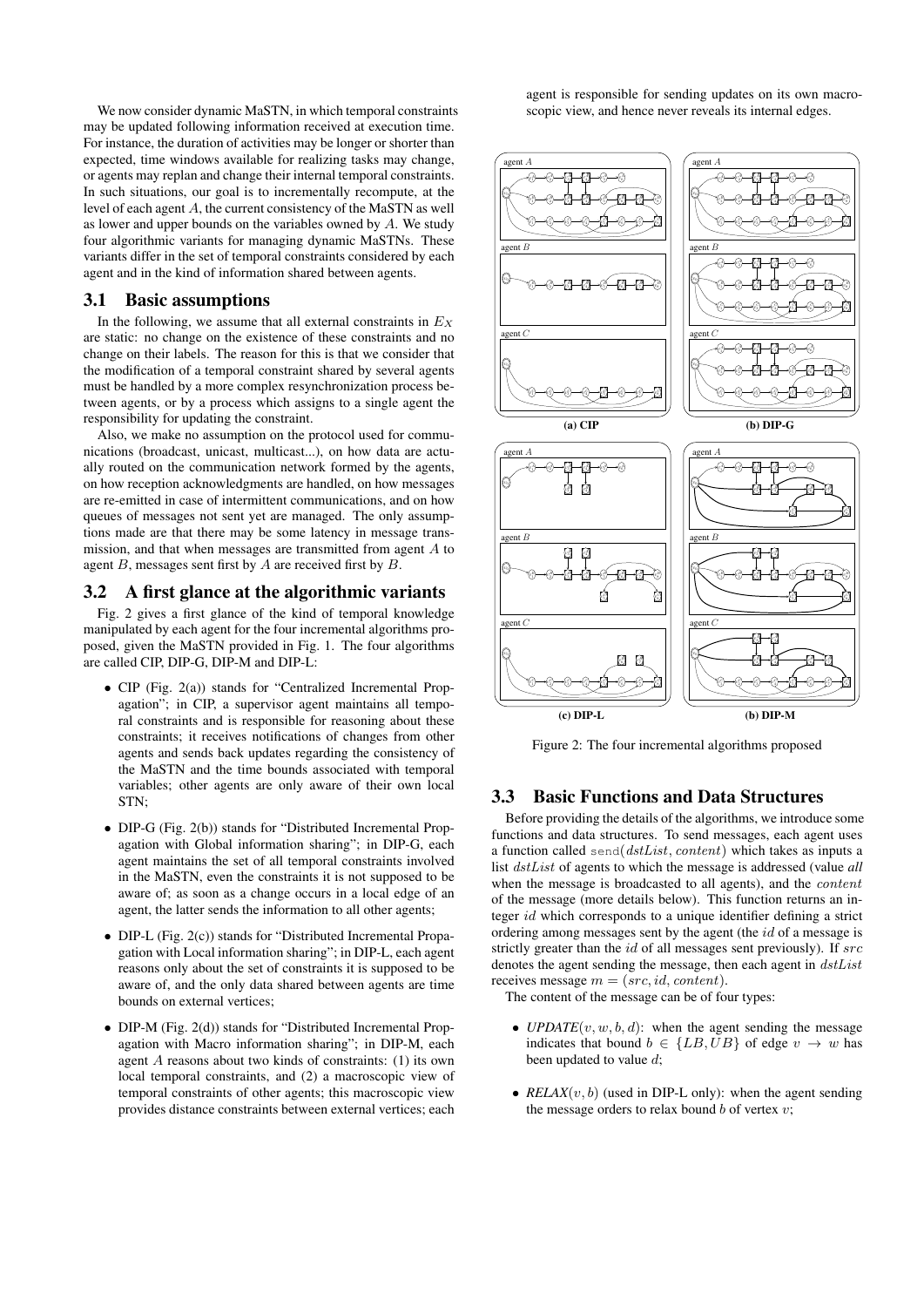- $RELAXED(v, b)$  (used in DIP-L only): when the agent sending the message indicates that bound  $b$  of vertex  $v$  has been relaxed as requested;
- *CONSISTENCY*(*c*, *id*) (used in CIP and DIP-L): consistency information, where  $c$  is a Boolean taking value  $true$  when the agent sending the message estimates that the MaSTN is consistent, and value *false* otherwise; identifier *id* indicates that for computing this consistency information, the agent sending the message has taken into account all messages received up to identifier  $id$  (included).

Each agent also maintains several data structures:

- *MsgRec*: a FIFO list containing messages received and not processed yet;
- *Disturbs*: a FIFO list containing local disturbances not processed yet;
- $Rvs:$  a set of triples  $(v, w, b)$  describing temporal constraint revisions to be done on the STN manipulated by the agent;
- $Rlx$ : a set of triples  $(v, w, b)$  describing bounds which must be relaxed (to  $-\infty$  if  $b = LB$  and to  $+\infty$  if  $b = UB$ );
- several elements associated with the STN manipulated by the agent: current consistency, current bounds of time-point variable, current bounds labeling edges, propagation chains...

In addition to the send function, each agent uses several basic procedures. Procedures setBound and addUpdate, shown in Alg. 1, are used respectively to update bounds of temporal constraints and to post updates on the STN manipulated by the agent. Procedure addUpdate may update the set  $Rlx$  of edges relaxed (line 6) or the set  $Rvs$  of edges to be revised (line 7), and it actually sets the required bound for the required edge.

|                  | <b>Algorithm 1: Procedures set Bound and addUpdate</b>                                                                                                                                                                                                   |  |  |  |  |
|------------------|----------------------------------------------------------------------------------------------------------------------------------------------------------------------------------------------------------------------------------------------------------|--|--|--|--|
|                  | <b>1 Procedure</b> $setBound(v, w, b, d)$                                                                                                                                                                                                                |  |  |  |  |
| 2                | case $b = LB: l_{\{v,w\}} \leftarrow d$                                                                                                                                                                                                                  |  |  |  |  |
| 3 <sup>1</sup>   | case $b = UB: u_{\{v,w\}} \leftarrow d$                                                                                                                                                                                                                  |  |  |  |  |
| 5<br>6<br>7<br>8 | 4 <b>Procedure</b> addUpdate( $(v, w, b, d)$<br>$d' \leftarrow \text{getBound}(v, w, b)$<br>if $d < d'$ then $Rlx \leftarrow Rlx \cup \{(v, w, b)\}$<br>else if $d > d'$ then $Rvs \leftarrow Rvs \cup \{(v, w, b)\}$<br>$\texttt{setBound}(v, w, b, d)$ |  |  |  |  |

Each agent also uses three procedures whose definition depends on the algorithmic variant chosen:

- ProcessMessages, used by the agent when received messages must be processed;
- ProcessDisturbances, used by the agent when a change occurs in it owns temporal constraints (constraints in  $E<sub>L</sub><sup>A</sup>$ );
- ProcessUpdates, used when the agent performs incremental reasoning following some updates.

# 3.4 Centralized Incremental Propagation (CIP)

As said previously, CIP adopts a centralized approach where a *supervisor* agent is aware of the whole MaSTN. This supervisor may be elected among agents, and elected again if the supervisor

fails. It can use well-known mono-agent methods to detect inconsistencies. Details concerning CIP are provided in Alg. 2 for the supervisor agent and in Alg. 3 for the slave agents.

Basically, the supervisor processes messages sent by slave agents by simply adding the set of updates received to the set of updates to be processed (lines 2-5 in Alg. 2). It also maintains, for each slave agent A, a field  $lastIdRec(A)$  representing the identifier of the last message from A which has been processed. To process the set of updates induced by local changes or by messages, the supervisor considers the STN  $S = (V, E)$  containing all vertices and all temporal constraints of the MaSTN ( $V = \bigcup_{A \in \mathcal{A}} V_A^L$  and  $E = (\cup_{A \in \mathcal{A}} E_A^A) \cup E_X).$  It uses the IncrRelax and IncrPropag functions introduced in Section 2 (lines 13 and 14), and then transmits the updates to the appropriate slave agents (lines 16-18). It also sends to the slave agents information regarding the consistency of the MaSTN (lines 20-24). To avoid useless messages, it maintains the content of the last consistency messages sent.

As for slave agents (Alg. 3), each slave agent A receives messages from the supervisor and updates bounds of its own variables in  $V_L^A$  accordingly (line 5). Consistency messages are taken into account only if they were processed by taking into account the last message sent (line 7). Also, each time a local update occurs (change in an edge in  $E_L^A$ ), it is directly sent to the supervisor and the consistency status is temporary set to unknown (lines 10 to 13).

|                         | <b>Algorithm 2: CIP - Supervisor's procedures</b>       |  |  |  |  |  |  |
|-------------------------|---------------------------------------------------------|--|--|--|--|--|--|
|                         | 1 Procedure ProcessMessages()                           |  |  |  |  |  |  |
| $\mathbf{2}$            | while $MsgRec \neq \emptyset$                           |  |  |  |  |  |  |
| 3                       | PickNext $(src, id, UPDATE(v, w, b, d))$ from $MsgRec$  |  |  |  |  |  |  |
| $\overline{\mathbf{4}}$ | addUpdate(v, w, b, d)                                   |  |  |  |  |  |  |
| 5                       | $lastIdRec(src) \leftarrow id$                          |  |  |  |  |  |  |
| 6                       | ProcessUpdates()                                        |  |  |  |  |  |  |
| 7                       | Procedure ProcessDisturbances()                         |  |  |  |  |  |  |
| 8                       | while <i>Disturbs</i> $\neq \emptyset$                  |  |  |  |  |  |  |
| 9                       | PickNext $UPDATE(v, w, b, d)$ from Disturbs             |  |  |  |  |  |  |
| 10                      | addUpdate $(v, w, b, d)$                                |  |  |  |  |  |  |
| 11                      | ProcessUpdates()                                        |  |  |  |  |  |  |
| 12                      | <b>Procedure</b> ProcessUpdates()                       |  |  |  |  |  |  |
| 13                      | $Rvs \leftarrow Rvs \cup \text{IncrRelax}(Rlx)$         |  |  |  |  |  |  |
| 14                      | $BoundUpdate \leftarrow \text{IncrPropag}(Rvs)$         |  |  |  |  |  |  |
| 15                      | $Rlx \leftarrow \emptyset$ ; $Rvs \leftarrow \emptyset$ |  |  |  |  |  |  |
| 16                      | <b>foreach</b> $(v, b) \in BoundUpdate$                 |  |  |  |  |  |  |
| 17                      | $A \leftarrow owner(v)$                                 |  |  |  |  |  |  |
| 18                      | $lastIdSent(A) \leftarrow$                              |  |  |  |  |  |  |
|                         | $send(A, UPDATE(v_0, v, b, getBound(v, b)))$            |  |  |  |  |  |  |
| 19                      | $c \leftarrow$ qetConsistency()                         |  |  |  |  |  |  |
| 20                      | foreach $A \in \mathcal{A}$                             |  |  |  |  |  |  |
| 21                      | $s \leftarrow CONSISTENCY(c, lastIdRec(A))$             |  |  |  |  |  |  |
| 22                      | if $lastConsSent(A) \neq s$ then                        |  |  |  |  |  |  |
| 23                      | send(A, s)                                              |  |  |  |  |  |  |
| 24                      | $lastConsSent(A) \leftarrow s$                          |  |  |  |  |  |  |

## 3.5 Distributed Incremental Propagation with Global information sharing (DIP-G)

DIP-G is an approach which avoids having a centralized design. In DIP-G, every agent is aware of the whole MaSTN. More precisely, every agent maintains an STN containing all vertices and all edges of the MaSTN. This way, every agent checks independently whether the MaSTN is consistent or not. In this version, agents only have to send the detected disturbances to all other agents. The description of DIP-G provided in Alg. 4 is quite straightforward: each time messages are received, the updates they contain are pro-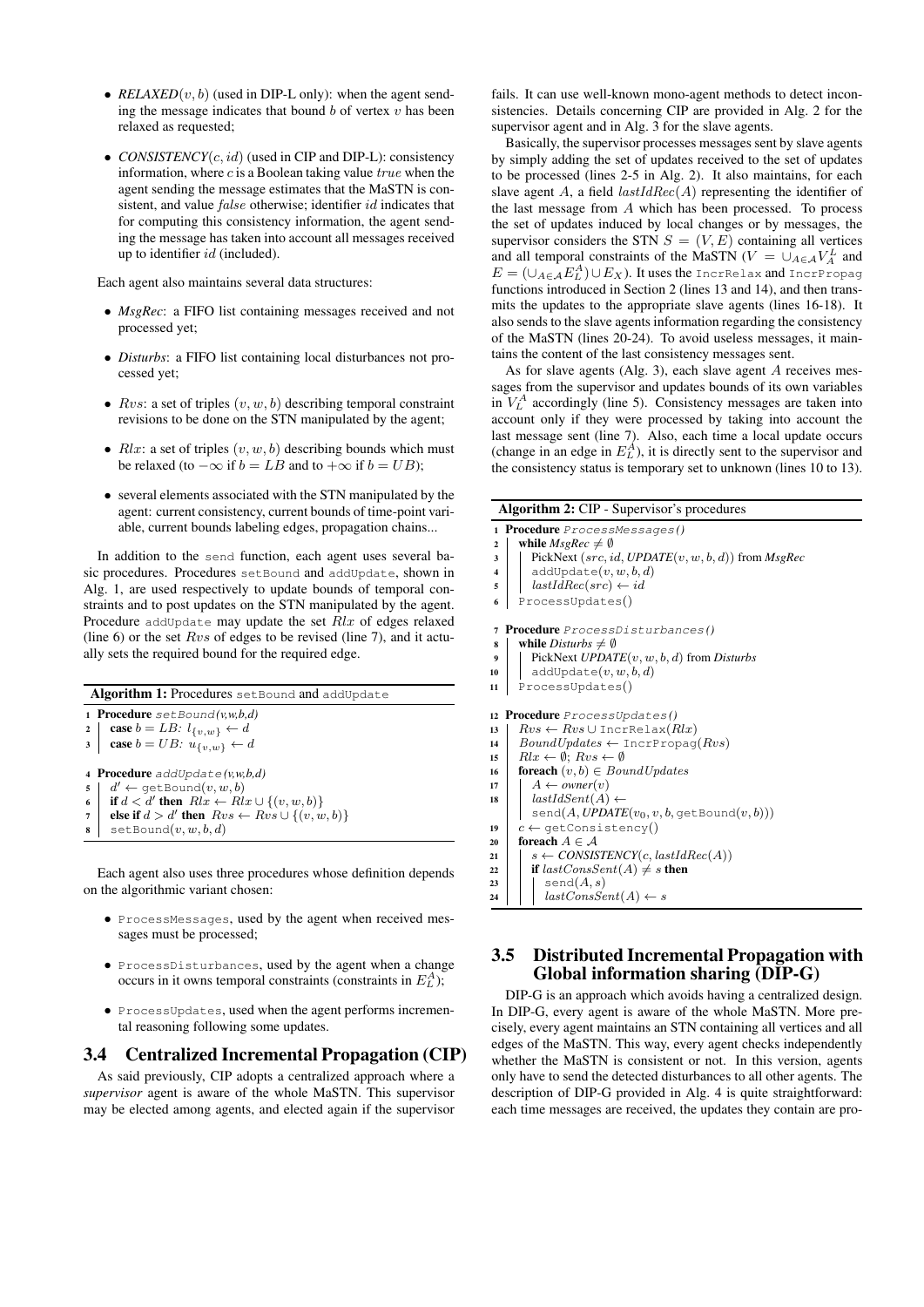## Algorithm 3: CIP - Slaves's procedures

|    | 1 <b>Procedure</b> ProcessMessages()                |  |  |  |  |  |  |  |
|----|-----------------------------------------------------|--|--|--|--|--|--|--|
| 2  | while $MsgRec \neq \emptyset$                       |  |  |  |  |  |  |  |
| 3  | PickNext $m = (src, id, content)$ from $MsgRec$     |  |  |  |  |  |  |  |
| 4  | if content = $UPDATE(v_0, v, b, d)$ then            |  |  |  |  |  |  |  |
| 5  | $\texttt{setBound}(v, b, d)$                        |  |  |  |  |  |  |  |
| 6  | <b>else if</b> $(content = CONSISTENCY(c, idRec))$  |  |  |  |  |  |  |  |
|    | <b>if</b> lastIdSent = idRec then setConsistency(c) |  |  |  |  |  |  |  |
|    |                                                     |  |  |  |  |  |  |  |
|    | 8 <b>Procedure</b> ProcessDisturbances()            |  |  |  |  |  |  |  |
| 9  | <b>if</b> Disturbs $\neq \emptyset$ then            |  |  |  |  |  |  |  |
| 10 | setConsistency(unknown)                             |  |  |  |  |  |  |  |
| 11 | while <i>Disturbs</i> $\neq \emptyset$              |  |  |  |  |  |  |  |
| 12 | Pick u from MsgRec                                  |  |  |  |  |  |  |  |
| 13 | $lastIdSent \leftarrow$ send(supervisor, u)         |  |  |  |  |  |  |  |
|    |                                                     |  |  |  |  |  |  |  |

<sup>14</sup> Procedure ProcessUpdates *(): empty*

cessed, and each time there is a change in a local edge, this change is forwarded to all other agents (no privacy). Each agent processes updates as in CIP (see lines 13 to 15). In DIP-G, agents do not exchange any consistency message, they exchange raw information instead, that is raw changes on local edges.

|                                      | <b>Algorithm 4: DIP-G procedures</b>                    |  |  |  |  |  |  |  |
|--------------------------------------|---------------------------------------------------------|--|--|--|--|--|--|--|
|                                      | 1 <b>Procedure</b> ProcessMessages()                    |  |  |  |  |  |  |  |
| $\mathbf{2}$                         | while $MsgRec \neq \emptyset$                           |  |  |  |  |  |  |  |
| 3                                    | PickNext $m = UPDATE(v, w, b, d)$ from MsgRec           |  |  |  |  |  |  |  |
| 4                                    | addUpdate(v, w, b, d)                                   |  |  |  |  |  |  |  |
| 5                                    | ProcessUpdates()                                        |  |  |  |  |  |  |  |
|                                      | 6 <b>Procedure</b> ProcessDisturbances()                |  |  |  |  |  |  |  |
| 7                                    | while <i>Disturbs</i> $\neq \emptyset$                  |  |  |  |  |  |  |  |
| 8                                    | PickNext $u = UPDATE(v, w, b, d)$ from Disturbs         |  |  |  |  |  |  |  |
| 9                                    | addUpdate(v, w, b, d)                                   |  |  |  |  |  |  |  |
| 10                                   | send(all, u)                                            |  |  |  |  |  |  |  |
| 11                                   | ProcessUpdates()                                        |  |  |  |  |  |  |  |
| 12 <b>Procedure</b> ProcessUpdates() |                                                         |  |  |  |  |  |  |  |
| 13                                   | $Rvs \leftarrow Rvs \cup \text{IncrRelax}(Rlx)$         |  |  |  |  |  |  |  |
| 14                                   | $BoundUpdate \leftarrow \text{IncrPropag}(Rvs)$         |  |  |  |  |  |  |  |
| 15                                   | $Rlx \leftarrow \emptyset$ ; $Rvs \leftarrow \emptyset$ |  |  |  |  |  |  |  |

## 3.6 Distributed Incremental Propagation with Local information sharing (DIP-L)

Privacy may be a critical feature in applications in which agents want to share the minimum amount of information. We introduce DIP-L to handle such applications. In DIP-L (Alg. 5), each agent A is only aware of its local STN  $S^A = (V_L^A \cup V_X^A, E_L^A \cup E_X^A)$ . When an agent detects a disturbance on some of its local edges in  $E<sub>L</sub><sup>A</sup>$ , it propagates them at the level of its local STN and sends only information related to modified frontier vertices to concerned agents. The latter will perform propagation on their own part of the problem, they may potentially send new updates to the original agent, which itself can then send other messages to other agents concerning other frontier vertices. This way, temporal constraints are propagated inside the MaSTN in a distributed and local way. Agents also share the view that they have concerning the consistency status of their own part of the problem.

The main difficulty for defining DIP-L is related to the fact that performing constraint tightening and constraint relaxation in parallel for STNs can lead to wrong results. On MaSTN, the situation is even worse because it can be shown that performing tightening and

relaxation in parallel may lead to infinite cycles of messages. As updates can occur concurrently inside the network of agents, it is therefore required to add mechanisms that prevent agents for propagating updates corresponding to tightenings before all required relaxations are finished. To do this, we maintain, at the level of each agent A, data structures called *relaxation waiting lists*. More precisely, for each vertex  $w$  and each bound type  $b$ , we maintain a set  $RlxWait(w, b)$  to represent the set of frontier nodes v of A contained in the tree of propagation chains rooted in  $w$  for bound  $b$ , and whose relaxation end must be waited for before tightening bound b of w. In this case,  $w$  is called the source of the relaxation of  $v$  for bound b, denoted by  $w = r \, k \cdot S \, r \cdot (v, b)$ . Such aspects are not taken into account in algorithm DIPPC [1], which only handles constraint tightening.

In DIP-L, four types of messages can be exchanged between agents: *UPDATE* $(v_0, v, b, d)$  (line 4) when an agent receives an update on the bound of an external vertex,  $RELAX(v, b)$  (line 6) when an agent receives an order to relax bound  $b$  of an external vertex  $b$ .  $RELAXED(v, b)$  (line 8) when an agent receives a confirmation that all vertices lying in the tree of propagation chains rooted in  $v$  were relaxed for bound b, and *CONSISTENCY*( $c$ , *lid*) (line 14) when an agent receives the consistency status  $c$  of the local STN of another agent, and when the last message taken into account by this other agent has identifier lid. In particular, when a relaxation waiting list becomes empty (line 11), a relaxation confirmation message is sent to the appropriate agent (line 13).

Procedure ProcessDisturbances (lines 19 to 23) simply adds all local disturbances to the set of updates to be processed.

Procedure ProcessUpdates involves two parts: one part dedicated to constraint relaxation (lines 25 to 37), and one part dedicated to constraint tightening (lines 38 to 49). The relaxation part sends relaxation requests when frontier vertices are relaxed (lines 31- 32), while the tightening part sends updates to neighboring agents when time bounds of frontier nodes change (lines 41 to 43), as well as consistency information to all agents (lines 45 to 49).

#### 3.7 Distributed Incremental Propagation with Macro-information sharing (DIP-M)

The main issue with the previous method is that as each agent is only aware of its own local STN, a lot of messages may be exchanged between agents before obtaining the right time-bounds for the time-point variable. Typically, an agent sending an update message to a neighbor cannot predict if this message will further impact its own local STN. This increases both the execution time and the message load. To address these issues, we propose DIP-M, an algorithmic variant in which more information is shared between agents while keeping some kind of privacy.

In DIP-M, each agent A builds a global view of its local STN and shares this global view with all other agents. This global view is called the *local macro-STN* of A. Formally, it is an STN  $S_M^A$  =  $(V_M^A, E_M^A)$  where:

- $\bullet$   $V_M^A$  is the set composed of all frontier time-point variables of A plus the reference-point  $v_0$  ( $V_M^A = V_F^A \cup \{v_0\}$ );
- $E_M^A$  is a set of edges such that any solution of  $S_M^A$  can be extended to a solution of local STN  $S_L^A$ , and conversely any solution of  $S_L^A$  can be projected to a solution of  $S_M^A$ .

The local macro-STN associated with A provides a global view, restricted to frontier nodes, of the set of solutions of the local STN of A. This global view allows the other agents to predict how external time-point variables owned by A react to changes.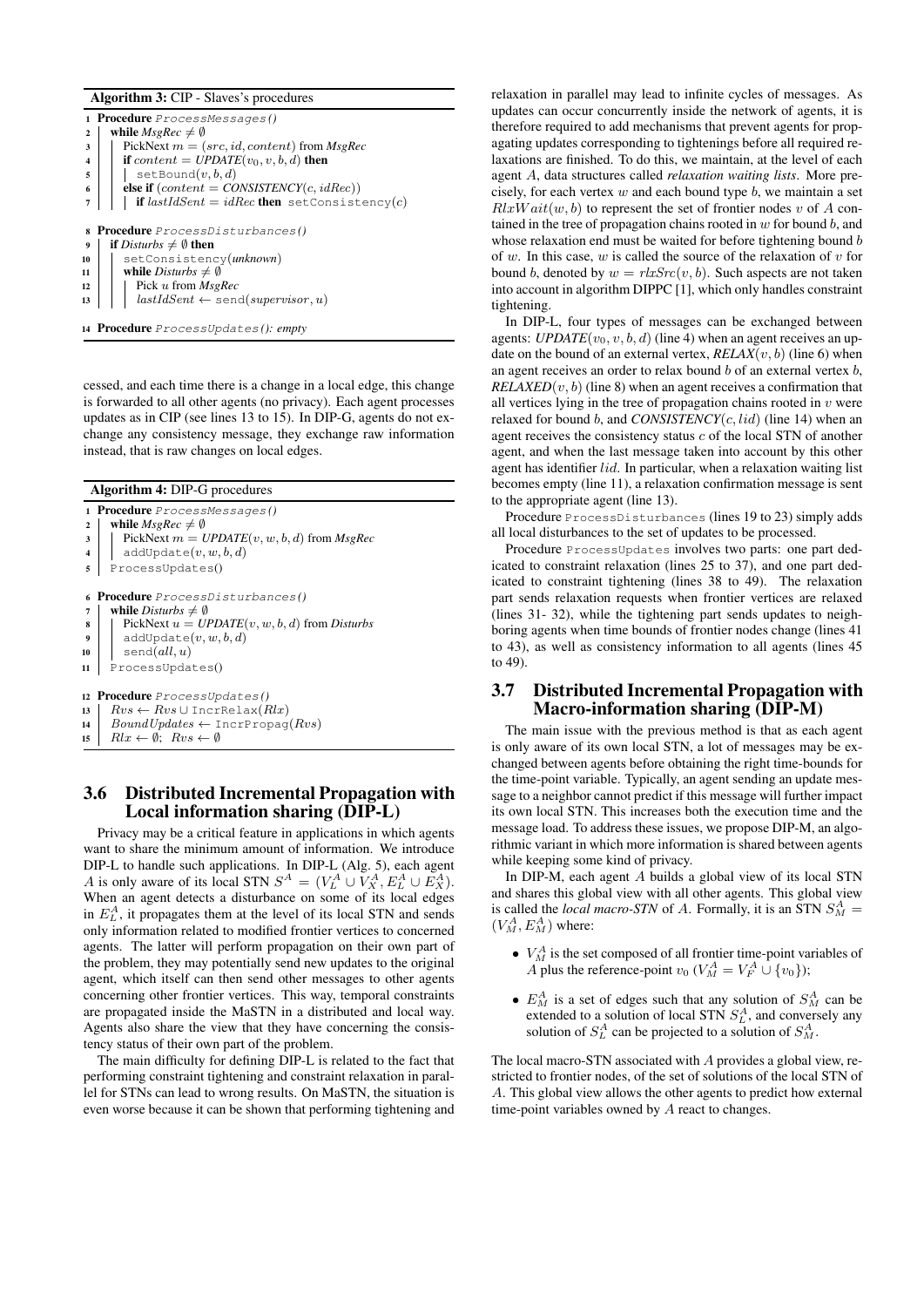## Algorithm 5: DIP-L procedures

<sup>1</sup> Procedure ProcessMessages *()* 2 while  $MseRec \neq \emptyset$  $\Box$  PickNext  $m = (src, id, content)$  from *MsgRec* 4 if  $content = UPDATE(v_0, v, b, d)$  then<br>  $\begin{bmatrix} 1 \\ 5 \end{bmatrix}$  addUpdate $(v_0, v, b, d)$ addUpdate $(v_0, v, b, d)$ 6 **else if**  $content = RELAX(v, b)$  then  $\begin{array}{c}\n7 \\
\bullet \quad \quad \mid \quad \quad \text{R}lx \leftarrow \text{R}lx \cup \{(v_0, v, b)\} \\
\bullet \quad \quad \text{else if content} = \text{RELAXED}\n\end{array}$ else if  $content = RELAXED(v, b)$  then  $w \leftarrow \text{rlx}Src(v, b)$ 10 | |  $RlxWait(w, b) \leftarrow RlxWait(w, b) \setminus \{(v, src)\}$ 11  $\begin{array}{|c|c|} \hline \end{array}$  if  $(RlxWait(w, b) = \emptyset) \wedge (w \in V_X^{this})$  then 12  $| \cdot | \cdot | \cdot A \leftarrow owner(w)$  $13 \mid |\cdot|$   $lastIdSent(\overline{A}) = send(A, RELAXED(w, b))$ 14 **else if**  $content = CONSISTENCY(c, idRec)$  then 15 **if** last  $IdSent(src) = idRec$  then 16 | | consistency(src)  $\leftarrow c$  $17$  | lastIdRec(src)  $\leftarrow id$ <sup>18</sup> ProcessUpdates() <sup>19</sup> Procedure ProcessDisturbances *()* 20 while *Disturbs*  $\neq$  Ø <sup>21</sup> PickNext *UPDATE*(v, w, b, d) from *Disturbs* 22 dddUpdate $(v, w, b, d)$ 23 ProcessUpdates() <sup>24</sup> Procedure ProcessUpdates *()* 25 **foreach**  $(v, b) \in Rlx$  $\mathsf{26} \ \ \big| \ \ \big| \ \ \textit{RlxFront} \gets V_F^{\textit{this}} \cap \text{getPropagTree}(v, b)$ 27 if  $RlxFront \neq \emptyset$  then 28 **foreach**  $w \in R \&\text{Front}$ 29 | | |  $rlxSrc(w, b) \leftarrow v$ 30  $\left| \begin{array}{c} \end{array} \right|$   $\left| \begin{array}{c} RlxWait(v,b) \leftarrow \{(w,A) \, | \, w \in RlxFront \cap V_X^A \} \end{array} \right|$ 31 **foreach**  $(w, A) \in RlxWait(v, b)$  $32 \mid \cdot \mid \cdot \mid lastIdSent(A) \leftarrow send(A, RELAX(w, b))$ 33  $\Big|$  else if  $v \in V_X^{this}$  then  $34 \mid \cdot \mid A \leftarrow owner(v)$  $35$  | |  $lastIdSent(A) \leftarrow send(A, RELAXED(v, b))$ 36  $Rvs \leftarrow Rvs \cup \text{IncrRelax}(Rlx)$  $37 \mid Rlx \leftarrow \emptyset$ 38  $\left| \right. \textbf{ if } \forall (v,b) \in V^{A} \times \{LB,UB\}, \, RlxWait(v,b) = \emptyset \textbf{ then }$ 39 | BoundUpdates ← IncrPropag $(Rvs)$ 40 |  $Rvs \leftarrow \emptyset$ 41 **foreach**  $(v, b) \in BoundUp dates \mid v \in V_F^{this}$ 42  $\begin{array}{|c|c|} \hline \end{array} \begin{array}{|c|c|} \hline \end{array} \begin{array}{|c|c|} \hline \end{array} \begin{array}{|c|c|} \hline \end{array} \begin{array}{|c|c|} \hline \end{array} \begin{array}{|c|c|} \hline \end{array} \begin{array}{|c|c|} \hline \end{array} \begin{array}{|c|c|} \hline \end{array} \begin{array}{|c|c|} \hline \end{array} \begin{array}{|c|c|} \hline \end{array} \begin{array}{|c|c|} \hline \end{array} \begin{array}{|c|$ 44  $c \leftarrow \text{getConsistency}()$ 45 **foreach**  $A \in \mathcal{A}$  $\leftarrow \left\{ \begin{array}{c} \mid & s \leftarrow \text{CONSISTENCY}(c, lastIdRec(A)) \end{array} \right\}$ 47 if last ConsSent(A)  $\neq$  s then  $\{48 \mid |\cdot| \text{ lastIdSent} \leftarrow \text{send}(A, s)$ 49 | | |  $lastConsSent(A) \leftarrow s$ 

The *macro-STN*  $S_M = (V_M, E_M)$  associated with an MaSTN involving a set of agents  $\overrightarrow{A}$  is then defined as the union of all local macro-STNs of all agents, plus the set of external edges between agents ( $V_M = \bigcup_{A \in \mathcal{A}} V_M^A$  and  $E_M = E_X \cup (\bigcup_{A \in \mathcal{A}} E_M^A)$ ). Fig. 3(a) gives the structure of the macro-STN associated with the MaSTN described in Fig. 1.

In order to build the local macro-STN  $S_M^A$  associated with each agent A, we use a kind of all-pairs shortest paths algorithm which eliminates non-frontier vertices one by one from the local STN  $S_L^A$ . Eliminating a non-frontier vertex  $v$  consists in computing all intervals of possible distances between vertices in the neighborhood of  $v$ , that is between vertices which are linked to  $v$  by a temporal constraint. More precisely, for any two vertices  $u, w$  in the neigh-



Figure 3: (a) Structure of the macro-STN obtained from the example of Figure 1; (b) set of clusters of the macro-STN: non-frontier time-point variables owned by agents  $C$  all belong to a single cluster, whereas for agents  $A$  and  $B$  they are partitioned into two distinct clusters

borhood of  $v$ , eliminating  $v$  means updating the lower and upper bounds of edge  $e = \{u, w\}$  by:

$$
l_e = \max(l_e, l_{\{u,v\}} + l_{\{v,w\}})
$$
 (1)

$$
u_e = \min(u_e, u_{\{u,v\}} + u_{\{v,w\}}) \tag{2}
$$

Based on this elimination scheme, we proceed as follows to build the local macro-STN  $S_M^A$  and to incrementally maintain it during changes in temporal constraints:

- initially, the set of non-frontier time-points  $V_L^A \setminus V_F^A$  owned by A is partitioned into a set of clusters  $C^A$  such that every path in  $S_L^A$  between two time-points  $v, w$  belonging to distinct clusters goes through a frontier node in  $V_F^A$  (*i.e.* v and w are separated by frontier vertices); formally,  $C^A$  is the set of connected components obtained when removing frontier vertices from  $S_L^A$  (see Fig. 3(b)); we then compute, for each cluster  $c \in C^A$  and for each frontier vertices  $v, w$  connected to  $c$  by temporal constraints, the minimum and maximum temporal distances  $l_{\{v,w\},c}$  and  $u_{\{v,w\},c}$  between v and w owing to constraints involved in cluster c; these distances are provided by the elimination of all vertices belonging to cluster  $c$ ; the bounds labeling the macro-edge between  $v$  and  $w$ are then obtained by combining all bounds  $l_{\{v,w\},c}/u_{\{v,w\},c}$ provided all clusters  $c$  linked to  $v$  and  $w$ , plus the potential direct edge between  $v$  and  $w$ ;
- in case of changes concerning some local edges, it suffices to apply the elimination procedure again, but restricted to clusters impacted by local changes; these clusters are those which contain time-points involved in updated temporal constraints; on this point, it is worth noting that a change in a single local edge has an influence on at most one cluster; the updated labels of macro-edges can then be obtained as previously; such a procedure can be shown to be valid, and more incremental versions could be proposed to avoid eliminating again every time-point in every impacted cluster.

Thanks to the macro-STN, each agent can reason over the whole MaSTN in case of changes on its own local STN, without the need to wait messages from others agents. More precisely, in DIP-M, each agent A performs temporal reasoning based on the STN resulting from both its local STN  $S_L^A$  and from the part of the macro-STN corresponding to other agents (see Fig. 2(d)). The procedures used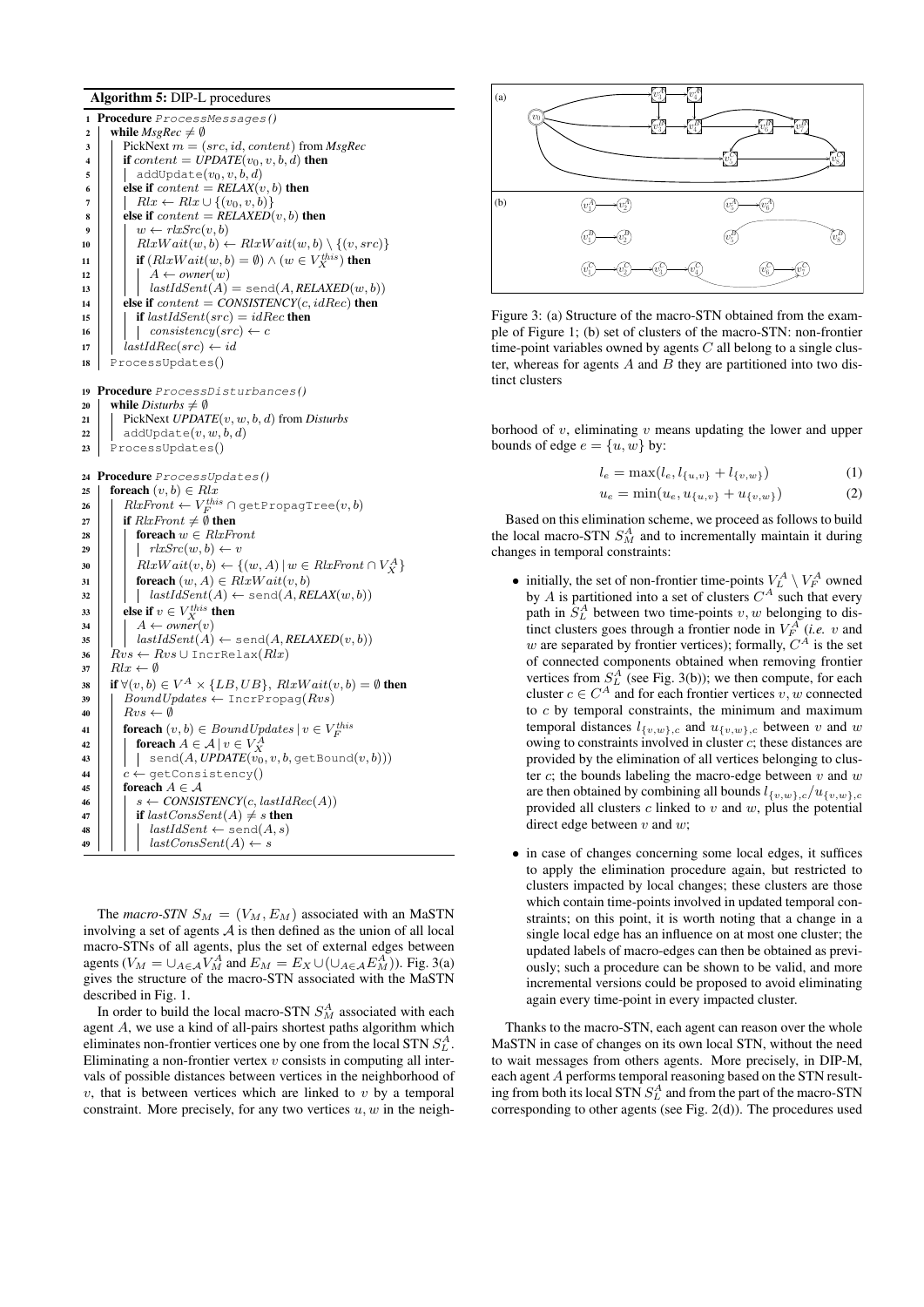in DIP-M are shown in Alg. 6. The main difference with DIP-G is that instead of transmitting raw updates on internal edges, DIP-M transmits updates on macro-edges (line 5). On this point, DIP-M uses a function called IncrComputeMacroEdges to incrementally update its local macro-STN following updates on its local edges (line 3). This function returns the set of updates on macro-edges in  $E_M^A$ . In terms of privacy, each agent only reveals distance constraints between its frontier nodes.

Algorithm 6: DIP-M procedures

<sup>1</sup> Procedure ProcessMessages *(): identical to DIP-G*

- <sup>3</sup> MacroUp ← IncrComputeMacroEdges(*Disturbs*)
- 4 foreach  $u \in MacroUp$
- $5 \mid$  send(all, u)
- 6 **while** *Disturbs*  $\neq \emptyset$
- $7 \mid$  PickNext  $u = UPDATE(v, w, b, d)$  from *Disturbs*
- $\mathbf{s}$  | addUpdate $(v, w, b, d)$
- <sup>9</sup> ProcessUpdates()

<sup>10</sup> Procedure ProcessUpdates *(): identical to DIP-G*

## 4. THEORETICAL ANALYSIS

#### 4.1 Complexities

We consider two main metrics to evaluate all four algorithms: a) the *message efficiency* which is the number of sent messages divided by the number of disturbances (relaxation or tightening) and b) the *total computation efficiency* which is the sum of constraint checks performed by all agents divided by the number of constraint checks that would be performed by applying the IncrPropag function on the whole MaSTN (which is similar to making the propagation in a classical STN). Before performing a quantitative and experimental analysis of the four proposed algorithms, we discuss some properties of each of them.

CIP is the best regarding the total computation time on the network; computations are indeed centralized in the supervisor agent, the slave agents being not performing any computation. Each disturbance coming from a slave agent will lead to sending one message, from the agent to the supervisor. In return, the supervisor will send at worst one message per vertex to each vertex owner, leading to a communication efficiency of  $O(|V|)$  messages.

DIP-G is the best regarding the worst-case message complexity: the agent owning the disturbance will send a fixed number of message to other agents. However the total computation efficiency of DIP-G is always  $N$  times more than CIP: DIP-G sends updates no matter how relevant these updates are; in the extreme case where all agents are totally independent DIP-G would still send each and every update.

DIP-L is the best regarding the privacy of each agent information. The worst-case message efficiency and worst-case computation efficiency are  $O(|E_X|^N)$ . However in realistic cases where messages are roughly received in the same order they were sent we can expect a message efficiency linear in the number of external constraints and a computation efficiency close to CIP.

DIP-M realizes a trade-off between the number of messages, the total computation cost and the privacy of each agent. The worstcase message efficiency is  $O(w^2)$ , where w is the size of the biggest cluster that can be found in the MaSTN. The worst-case computation efficiency is linear in the number of agents as for DIP-G. Contrarily to DIP-G, DIP-M does not send an edge that would not affect

distances between frontier vertices.

These results are summarized in Table 1.

Table 1: Worst-case complexities for the four algorithms

| metric      | $DIP-G$ | DIP-I | M-5M |
|-------------|---------|-------|------|
| messages    |         |       |      |
| computation |         |       |      |

## 4.2 Robustness against intermittent communications

During execution, communications between agents can be intermittent, meaning that at a time  $t$ , two agents  $A$  and  $B$  cannot send any message to each other. The algorithms perform differently in this case.

DIP-G and DIP-M can immediately propagate a disturbance and establish if the MaSTN is still consistent without having to wait other agents messages. CIP can also do as well as soon as the disturbances send by the slave agents are received. This property allow these three algorithms to be as robust as possible against loses of communications.

In CIP, if communication is lost between a slave agent and its supervisor, this slave agent can no longer receive any update and the supervisor cannot take into account any change that would happen to the slave agent. However, the rest of the network can still work as usual. In a similar fashion, if communication is lost between some agents in DIP-G and DIP-M, agents which are still connected can still work by themselves.

However agents in DIP-L lack information on the MaSTN to make complete propagation. If communication is lost between two agents who shared a synchronization constraint, propagation is prematurely stopped along this constraint. The most concerning issue is that in this case, agents cannot even propagate their own disturbances properly and consequently can be unable to answer if the STN is consistent or not.

#### 5. EXPERIMENTS

#### 5.1 Experimental setup

We made an evaluation of the the four proposed algorithms on a set of random benchmarks. These benchmarks were generated in two steps: (1) generation of the MaSTN, and (2) generation of a scenario on this MaSTN.

MaSTN generation takes as parameters the number of agents  $(N)$ , the number of vertices per agent  $(V)$ , the number of local  $(\mathcal{L})$  and external  $(\mathcal{E})$  edges per agent. The generation is *structured* in the sense the each local STN  $S_L^A$  is made of a main chain, i.e.,  $S_{L}^{A} = (V_{L}^{A}, E_{L}^{A})$  with  $V_{L}^{A} = \{v_{i}^{A}\}_{1 \leq i \leq \mathcal{V}}$  and  $\forall i, (v_{i}^{A}, v_{i+1}^{A}) \in$  $E_L^A$  (leading to  $\mathcal{V} - 1$  edges). The other  $\mathcal{L} - (\mathcal{V} - 1)$  local edges are randomly generated between local vertices. Finally,  $\mathcal E$  external edges are generated between agents. With each edge generation, we generate a value for the upper and lower bounds, while ensuring that the global MaSTN is still consistent.

Then, for each MaSTN instance, a set of scenarios is generated. Each scenario is made of  $\mathcal{N} \times \mathcal{V}$  steps (one step per agent timepoint). Each step is described by an agent, a local edge of this agent, and the new value of the edge constraint. Most of the time, this new value is taken within the edge bounds (leading to a tightening of the constraint), but we sometimes draw a value outside the bounds (leading to a relaxation). In our experiment, we decided to draw one relaxation for nine tightenings.

<sup>2</sup> Procedure ProcessDisturbances *()*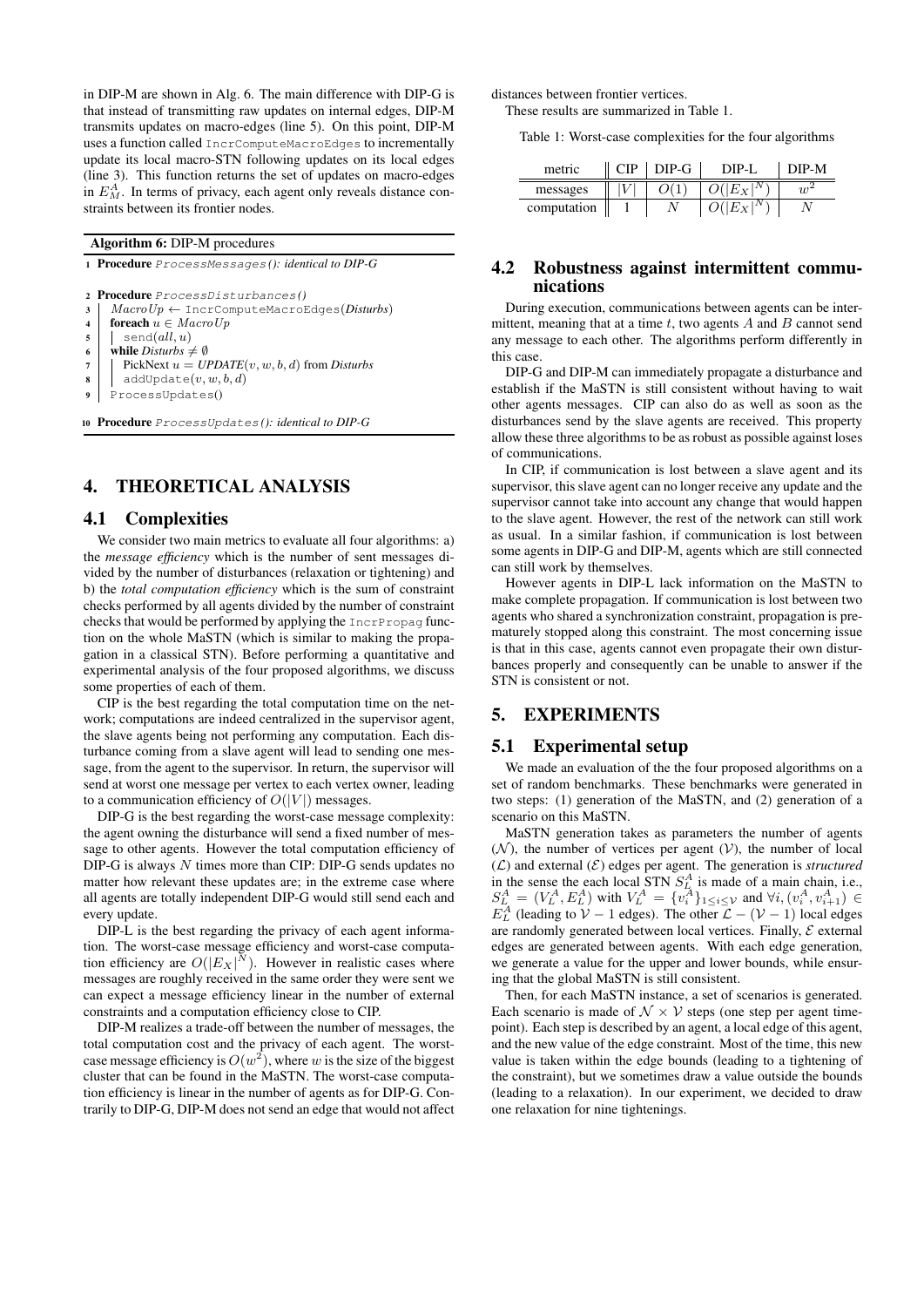

Figure 4: Results for the message metric (top) and computation metric (bottom)

For each set of parameters, we generated ten MaSTN instances and then ten scenarios. We have then executed each algorithm (CIP, DIP-G, DIP-L, DIP-M) on each scenario by running one process per agent. Each agent generates its own disturbances (based on the scenario description) and propagates the new constraints according to each algorithm. We used arc-consistency algorithms [4, 3] to propagate constraints. We then measured the number of messages exchanged between agents as well as the number of constraints checked by each agent for each propagation. Results are analyzed in the next section.

#### 5.2 Results

Fig. 4 presents the results of experiments and compares the four algorithms. Message efficiency is the number of sent messages per disturbance. The internal interconnectivity is  $\frac{\mathcal{L}-(\mathcal{V}-1)}{\mathcal{V}}$ , i.e., the number of local edges in addition to the main chain, per vertex (0 means that local STNs are only made of a chain; 2 means that each vertex is connected to 3 other vertices). The external interconnectivity is  $\frac{\varepsilon}{\mathcal{V}}$ , i.e. the ratio of frontier vertices (0 means no frontier vertex, the local STNs being independent; 0.5 means that half of the vertices are frontier vertices).

Fig. 4a and 4d show the message efficiency and the constraint checks when the number of agents varies from 2 to 32. All four algorithms scale well regarding messages, and differences between algorithms are not really significant. The slight increase seen in CIP and DIP-L comes from longer propagation chains that appear in larger MaSTN. Regarding the number of constraint checks, CIP clearly outperforms other algorithms as it performs computations in a centralized way. DIP-L also scales well as no computation is made twice (each agent being responsible of its own constraints). DIP-G and DIP-M are however linearly increasing due to the redundant calculations made on several agents.

Fig 4b and 4e show that the local structure of STNs (local STNs having more or less edges) has almost no influence on the number of messages or constraint checks. The only interesting thing to note is that DIP-M performs particularly well on less internally connected MaSTNs, due to smaller clusters.

DIP-G sends exactly the same number of messages no matter what the external connectivity is, as shown in Fig. 4c, and outperforms significantly other algorithms for high external interconnectivity. The increase of messages sent by CIP is a consequence of increased dependency between agents, meaning the higher the external coupling the higher number of time-points will be affected by an edge update. The most interesting point is how DIP-L and DIP-M behave: DIP-L message performance is directly affected by the number of external constraints. DIP-M in comparison scales only partially with external coupling and rapidly stabilizes. At extreme external coupling (not show in this paper), DIP-M curve decreases to match DIP-G performances, due to the fact that with really high coupling the macro-STN tends to the MaSTN. However, Fig. 4f shows that DIP-M computation efficiency become worse on more externally coupled MaSTNs, due to a higher amount of clusters, then requiring more computational work to calculate macro-edges. All three other algorithms have a nearly similar rising rate caused by longer propagation in denser networks.

In conclusion DIP-L is particularly adapted to sparse MaSTNs where agents do not need a lot of information from their neighbors, while DIP-M offers the best overall performances on dense MaSTNs thanks to its macro-information sharing.

## 6. CONCLUSION AND PERSPECTIVES

In this paper, we proposed four different algorithms to maintain consistency on MaSTN: 1) CIP, a centralized algorithm that has good performance but is sensitive to intermittent communications; 2) DIP-G, a naive but efficient distributed algorithm which offers a constant message complexity and robustness against loses of communication; 3) DIP-L, which reproduces the behavior of monoagent propagation algorithm over the MaSTN while keeping as much privacy as possible between agents; 4) DIP-M, which aims for a trade-off between DIP-G and DIP-L by reasoning over what agents need to be able to propagate efficiently their constraints. We analyzed these algorithms both on a theoretical point of view and on a set of random benchmarks. We concluded that DIP-L and DIP-M are the best algorithms, the former being more adapted to sparse MaSTNs while the later is more adapted to dense MaSTNs.

In the future, we intend to extend the macro-STN framework to others STN variants such as STNUs [9] and TSTNs [14]. These extensions will provide us more accurate execution models of the plan, as we will be able to integrate uncontrollable time-points and time-varying constraints. We are also preparing a real robotic robot